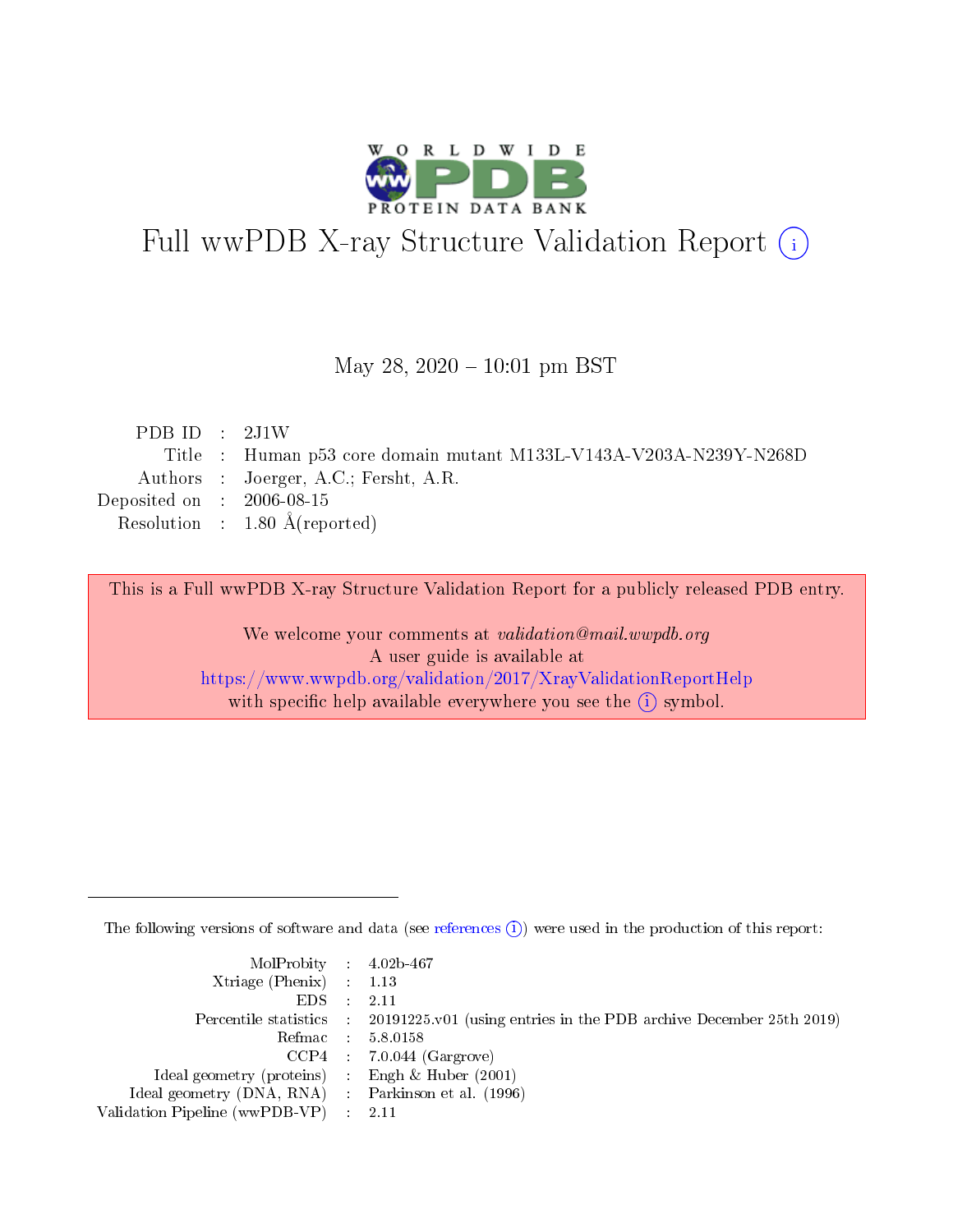# 1 [O](https://www.wwpdb.org/validation/2017/XrayValidationReportHelp#overall_quality)verall quality at a glance  $(i)$

The following experimental techniques were used to determine the structure: X-RAY DIFFRACTION

The reported resolution of this entry is 1.80 Å.

Percentile scores (ranging between 0-100) for global validation metrics of the entry are shown in the following graphic. The table shows the number of entries on which the scores are based.



| Metric                | Whole archive<br>$(\#\mathrm{Entries})$ | Similar resolution<br>$(\#\text{Entries},\,\text{resolution}\,\,\text{range}(\textup{\AA}))$ |
|-----------------------|-----------------------------------------|----------------------------------------------------------------------------------------------|
| $R_{free}$            | 130704                                  | $5950(1.80-1.80)$                                                                            |
| Clashscore            | 141614                                  | $6793(1.80-1.80)$                                                                            |
| Ramachandran outliers | 138981                                  | 6697 $(1.80-1.80)$                                                                           |
| Sidechain outliers    | 138945                                  | 6696 (1.80-1.80)                                                                             |
| RSRZ outliers         | 127900                                  | $5850(1.80-1.80)$                                                                            |

The table below summarises the geometric issues observed across the polymeric chains and their fit to the electron density. The red, orange, yellow and green segments on the lower bar indicate the fraction of residues that contain outliers for  $>=3, 2, 1$  and 0 types of geometric quality criteria respectively. A grey segment represents the fraction of residues that are not modelled. The numeric value for each fraction is indicated below the corresponding segment, with a dot representing fractions <=5% The upper red bar (where present) indicates the fraction of residues that have poor fit to the electron density. The numeric value is given above the bar.

| Mol | $C$ hain   Length | Quality of chain |     |     |
|-----|-------------------|------------------|-----|-----|
|     | 219               | 5%<br>77%        | 11% | 11% |
|     | 21 Q              | 5%<br>79%        | 10% | 11% |

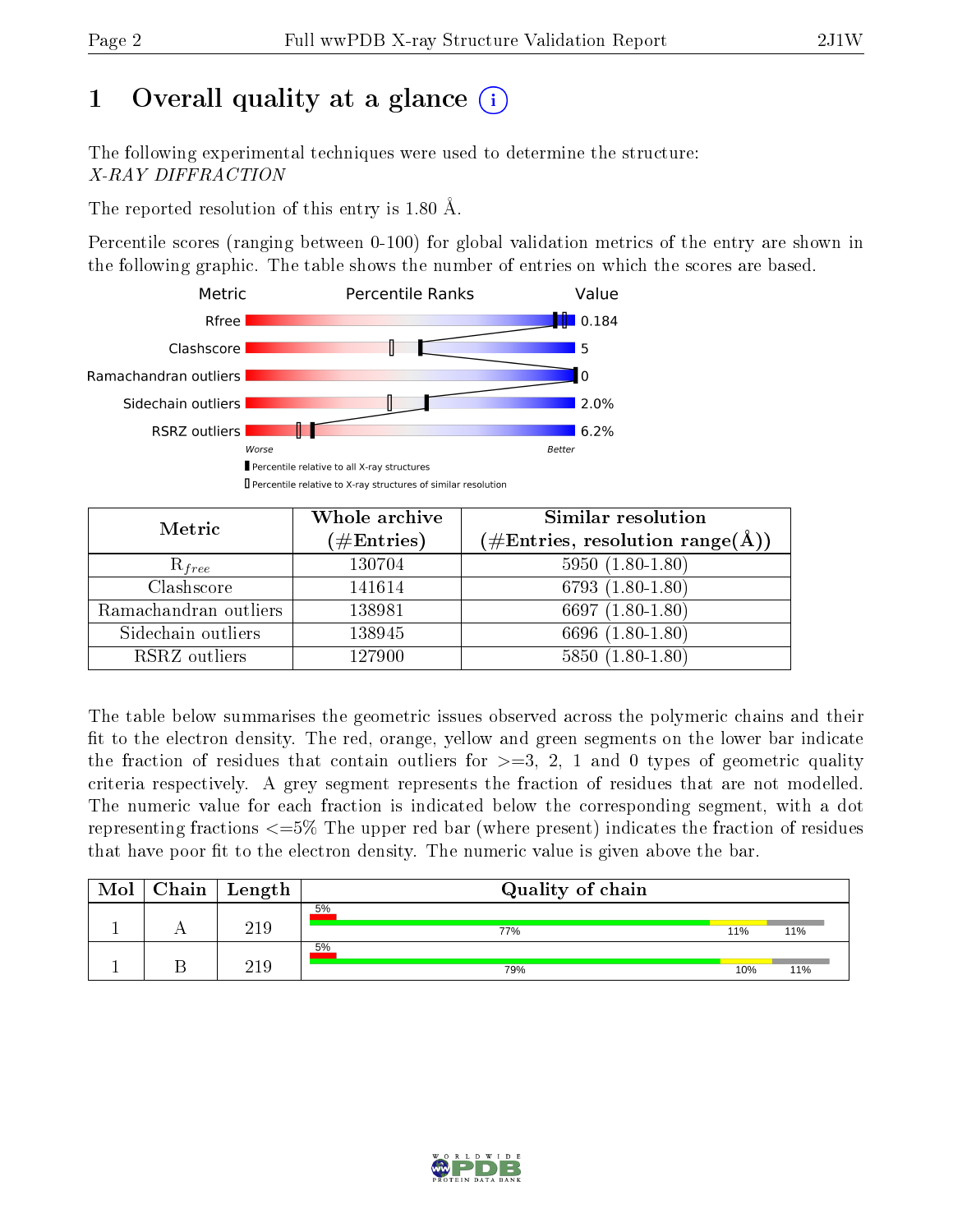# 2 Entry composition (i)

There are 3 unique types of molecules in this entry. The entry contains 3487 atoms, of which 0 are hydrogens and 0 are deuteriums.

In the tables below, the ZeroOcc column contains the number of atoms modelled with zero occupancy, the AltConf column contains the number of residues with at least one atom in alternate conformation and the Trace column contains the number of residues modelled with at most 2 atoms.

| Mol |  | Chain   Residues | Atoms     |  |            |  |  | $\rm ZeroOcc \mid AltConf \mid Trace$ |  |
|-----|--|------------------|-----------|--|------------|--|--|---------------------------------------|--|
|     |  | 195              | Total C N |  |            |  |  |                                       |  |
|     |  | 1550             | 958 283   |  | 292 17     |  |  |                                       |  |
|     |  | 195              | Total C N |  |            |  |  |                                       |  |
|     |  | 1544             | 954 283   |  | <b>290</b> |  |  |                                       |  |

Molecule 1 is a protein called CELLULAR TUMOR ANTIGEN P53.

|                  |                                     |                | There are 10 discrepancies between the modelled and reference sequences: |                    |
|------------------|-------------------------------------|----------------|--------------------------------------------------------------------------|--------------------|
|                  | Chain   Residue   Modelled   Actual |                | Comment                                                                  | Reference          |
| 100 <sup>-</sup> | T T T T                             | $\blacksquare$ |                                                                          | $\Box$ IIID DAJAAH |

| ∪пап | resique | ivioueneu  | Actual     | Comment             | neierence         |
|------|---------|------------|------------|---------------------|-------------------|
| А    | 133     | LEU        | <b>MET</b> | engineered mutation | <b>UNP P04637</b> |
| А    | 143     | ALA        | VAL        | engineered mutation | <b>UNP P04637</b> |
| A    | 203     | ALA        | VAL        | engineered mutation | <b>UNP P04637</b> |
| A    | 239     | <b>TYR</b> | <b>ASN</b> | engineered mutation | <b>UNP P04637</b> |
| А    | 268     | ASP        | <b>ASN</b> | engineered mutation | <b>UNP P04637</b> |
| B    | 133     | <b>LEU</b> | MET        | engineered mutation | <b>UNP P04637</b> |
| B    | 143     | ALA        | VAL        | engineered mutation | <b>UNP P04637</b> |
| В    | 203     | ALA        | VAL        | engineered mutation | <b>UNP P04637</b> |
| B    | 239     | <b>TYR</b> | <b>ASN</b> | engineered mutation | <b>UNP P04637</b> |
| В    | 268     | ASP        | <b>ASN</b> | engineered mutation | <b>UNP P04637</b> |

• Molecule 2 is ZINC ION (three-letter code: ZN) (formula: Zn).

|  | $Mol$   Chain   Residues | Atoms    | ZeroOcc   AltConf |
|--|--------------------------|----------|-------------------|
|  |                          | Total Zn |                   |
|  |                          | Total Zn |                   |

• Molecule 3 is water.

|  | Mol   Chain   Residues | Atoms                      | ZeroOcc   AltConf |
|--|------------------------|----------------------------|-------------------|
|  | 195                    | <b>Total</b><br>195<br>195 |                   |

Continued on next page...

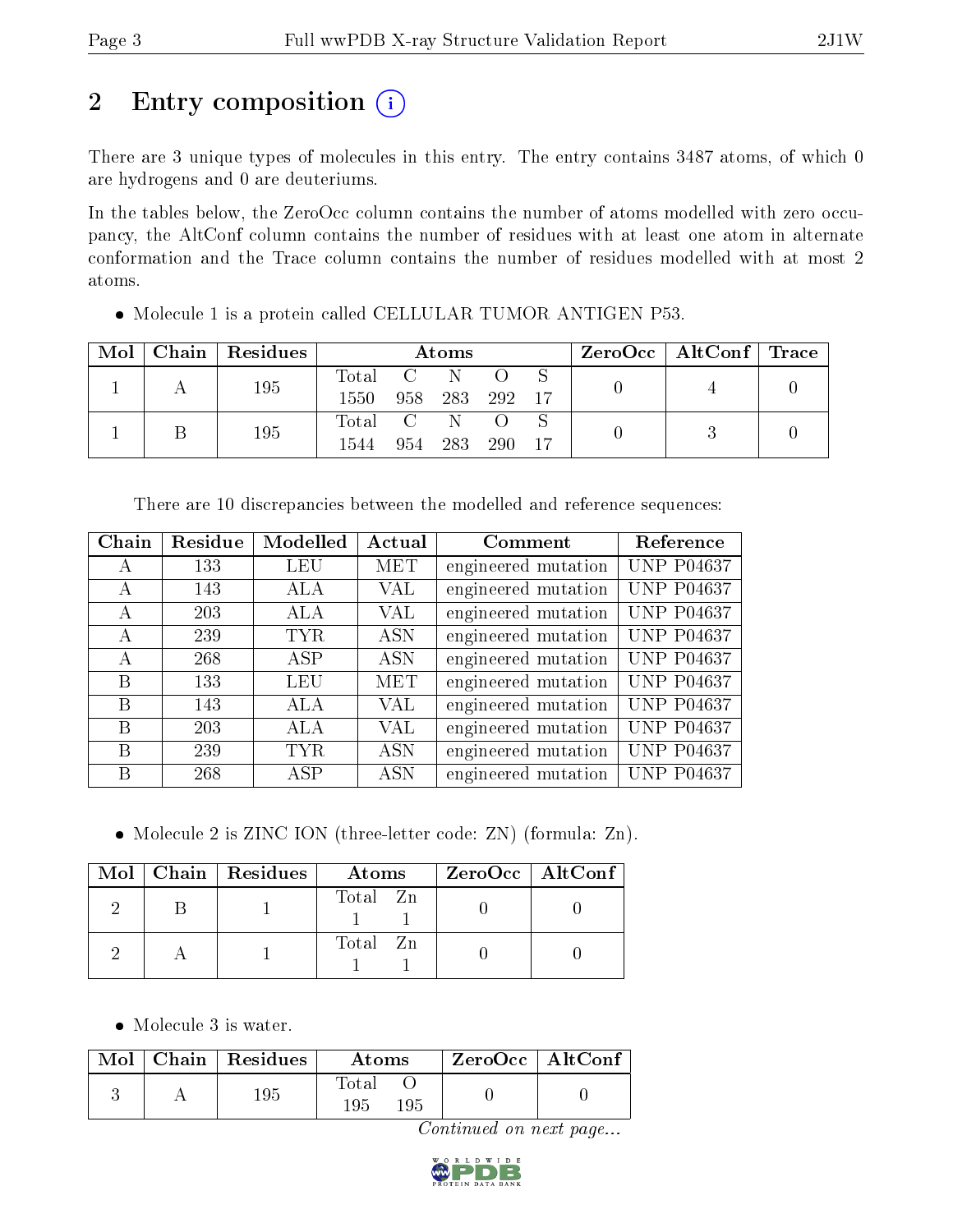Continued from previous page...

|  | $Mol$   Chain   Residues | Atoms                        | $ZeroOcc \mid AltConf \mid$ |
|--|--------------------------|------------------------------|-----------------------------|
|  | 196                      | $_{\rm Total}$<br>196<br>196 |                             |

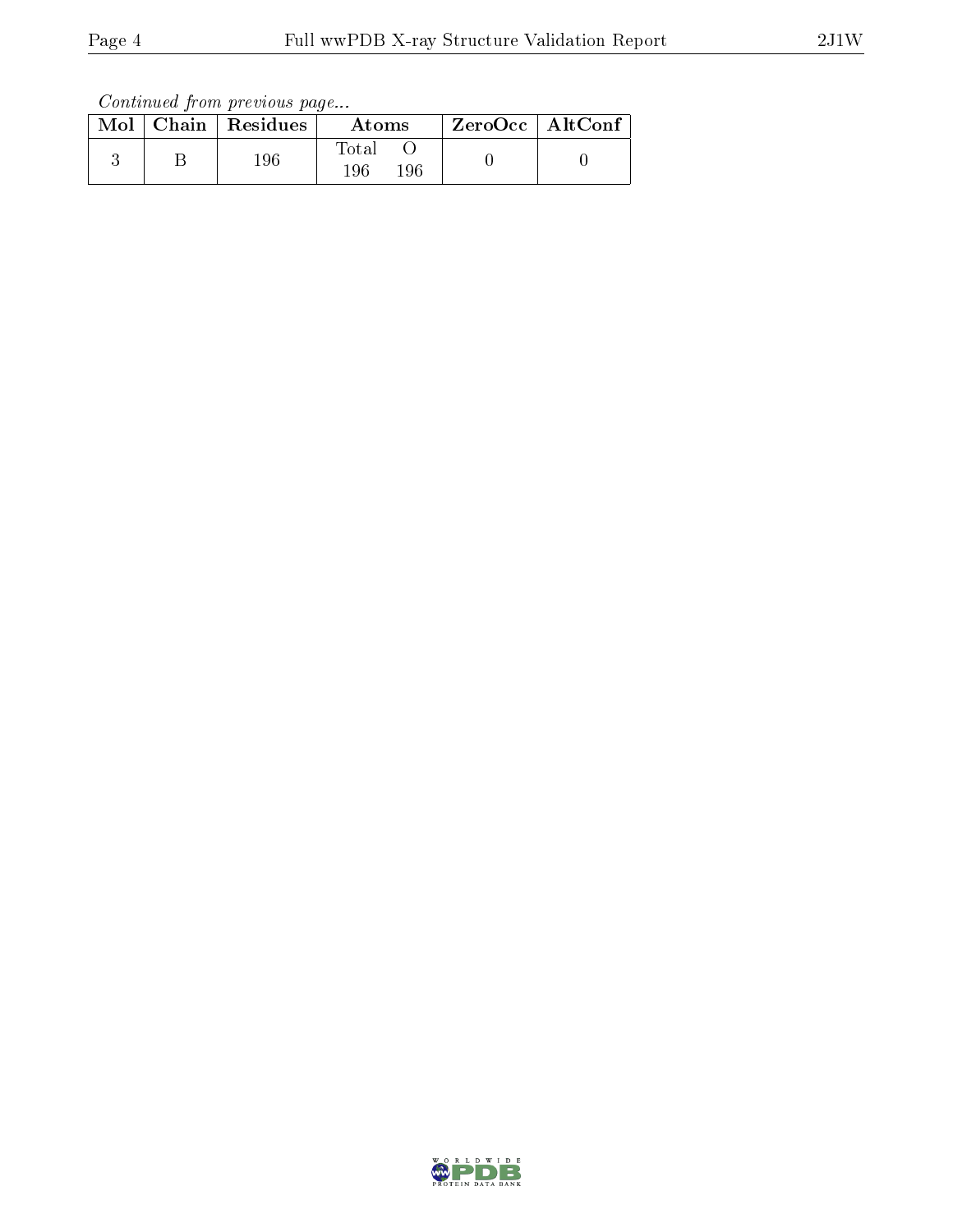## 3 Residue-property plots  $(i)$

These plots are drawn for all protein, RNA and DNA chains in the entry. The first graphic for a chain summarises the proportions of the various outlier classes displayed in the second graphic. The second graphic shows the sequence view annotated by issues in geometry and electron density. Residues are color-coded according to the number of geometric quality criteria for which they contain at least one outlier: green  $= 0$ , yellow  $= 1$ , orange  $= 2$  and red  $= 3$  or more. A red dot above a residue indicates a poor fit to the electron density (RSRZ  $> 2$ ). Stretches of 2 or more consecutive residues without any outlier are shown as a green connector. Residues present in the sample, but not in the model, are shown in grey.



• Molecule 1: CELLULAR TUMOR ANTIGEN P53

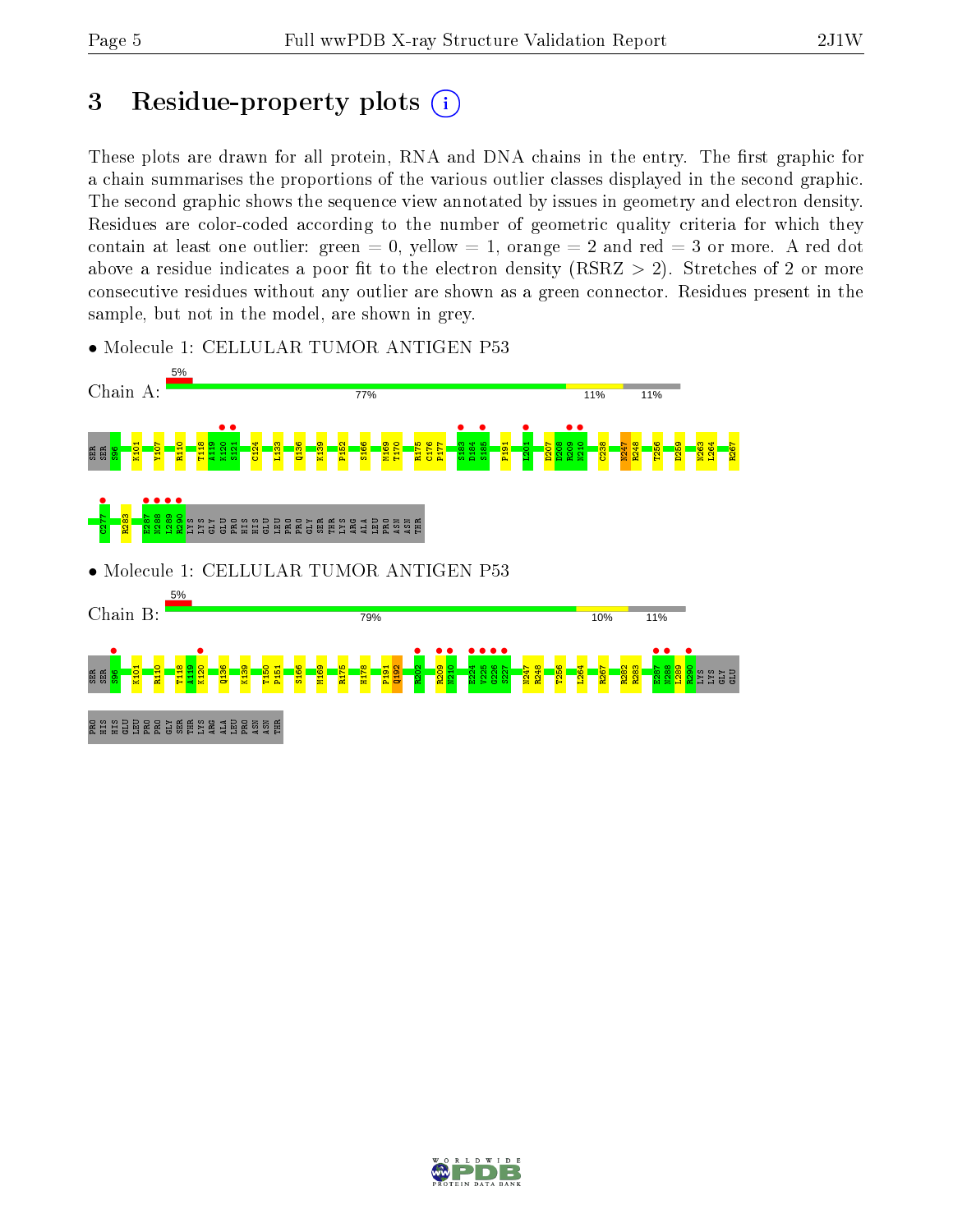## 4 Data and refinement statistics  $(i)$

| Property                                                              | Value                                             | Source     |
|-----------------------------------------------------------------------|---------------------------------------------------|------------|
| Space group                                                           | P 21 21 21                                        | Depositor  |
| Cell constants                                                        | $71.07\text{\AA}$<br>64.66Å<br>$105.00\text{\AA}$ | Depositor  |
| a, b, c, $\alpha$ , $\beta$ , $\gamma$                                | $90.00^\circ$<br>$90.00^\circ$<br>$90.00^\circ$   |            |
| Resolution $(A)$                                                      | $-1.80$<br>29.40                                  | Depositor  |
|                                                                       | 24.62<br>$-1.80$                                  | <b>EDS</b> |
| % Data completeness                                                   | $95.2(29.40-1.80)$                                | Depositor  |
| (in resolution range)                                                 | $94.7(24.62 - 1.80)$                              | <b>EDS</b> |
| $R_{merge}$                                                           | 0.07                                              | Depositor  |
| $\mathbf{R}_{sym}$                                                    | (Not available)                                   | Depositor  |
| $\langle I/\sigma(I) \rangle^{-1}$                                    | 4.88 (at $1.80\text{\AA}$ )                       | Xtriage    |
| Refinement program                                                    | CNS                                               | Depositor  |
| $R, R_{free}$                                                         | $\overline{0.185}$ ,<br>0.206                     | Depositor  |
|                                                                       | 0.189<br>0.184<br>$\overline{a}$                  | DCC        |
| $R_{free}$ test set                                                   | 2194 reflections $(5.09\%)$                       | wwPDB-VP   |
| Wilson B-factor $(A^2)$                                               | 19.2                                              | Xtriage    |
| Anisotropy                                                            | 0.680                                             | Xtriage    |
| Bulk solvent $k_{sol}(\text{e}/\text{\AA}^3),\,B_{sol}(\text{\AA}^2)$ | $0.38$ , 56.0                                     | <b>EDS</b> |
| L-test for $\mathrm{twinning}^2$                                      | $< L >$ = 0.47, $< L2 >$ = 0.30                   | Xtriage    |
| Estimated twinning fraction                                           | $\overline{\text{No}}$ twinning to report.        | Xtriage    |
| $F_o, F_c$ correlation                                                | 0.97                                              | <b>EDS</b> |
| Total number of atoms                                                 | 3487                                              | wwPDB-VP   |
| Average B, all atoms $(A^2)$                                          | 23.0                                              | wwPDB-VP   |

Xtriage's analysis on translational NCS is as follows: The analyses of the Patterson function reveals a significant off-origin peak that is  $46.82\%$  of the origin peak, indicating pseudo-translational symmetry. The chance of finding a peak of this or larger height randomly in a structure without pseudo-translational symmetry is equal to 1.0838e-04. The detected translational NCS is most likely also responsible for the elevated intensity ratio.

<sup>&</sup>lt;sup>2</sup>Theoretical values of  $\langle |L| \rangle$ ,  $\langle L^2 \rangle$  for acentric reflections are 0.5, 0.333 respectively for untwinned datasets, and 0.375, 0.2 for perfectly twinned datasets.



<span id="page-5-1"></span><span id="page-5-0"></span><sup>1</sup> Intensities estimated from amplitudes.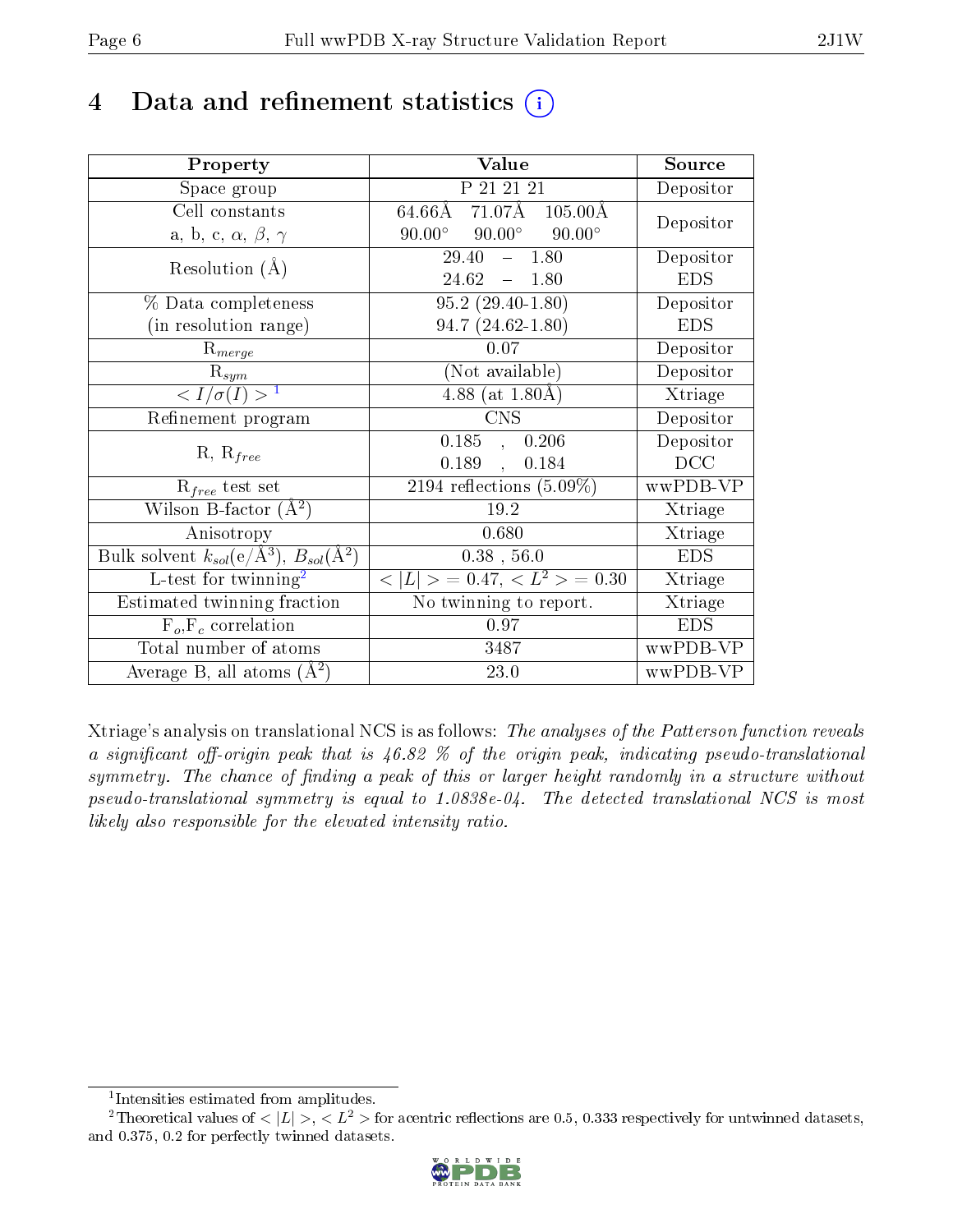# 5 Model quality  $(i)$

## 5.1 Standard geometry (i)

Bond lengths and bond angles in the following residue types are not validated in this section: ZN

The Z score for a bond length (or angle) is the number of standard deviations the observed value is removed from the expected value. A bond length (or angle) with  $|Z| > 5$  is considered an outlier worth inspection. RMSZ is the root-mean-square of all Z scores of the bond lengths (or angles).

| Mol | Chain |             | Bond lengths | Bond angles |             |  |
|-----|-------|-------------|--------------|-------------|-------------|--|
|     |       | <b>RMSZ</b> | $\# Z  > 5$  | RMSZ        | $\# Z  > 5$ |  |
|     |       | 0.42        | 0/1598       | 0.68        | 0/2168      |  |
|     | R     | 0.43        | 0/1589       | 0.69        | 0/2156      |  |
| АH  | A 11  | 0.42        | 0/3187       | 0.69        | 4324        |  |

There are no bond length outliers.

There are no bond angle outliers.

There are no chirality outliers.

There are no planarity outliers.

### $5.2$  Too-close contacts  $(i)$

In the following table, the Non-H and H(model) columns list the number of non-hydrogen atoms and hydrogen atoms in the chain respectively. The H(added) column lists the number of hydrogen atoms added and optimized by MolProbity. The Clashes column lists the number of clashes within the asymmetric unit, whereas Symm-Clashes lists symmetry related clashes.

|   |   |      | Mol   Chain   Non-H   H(model)   H(added) |      |    | $\textbf{Class} \mid \textbf{Symm-Class}$ |
|---|---|------|-------------------------------------------|------|----|-------------------------------------------|
|   |   | 1550 |                                           | 1511 | 14 |                                           |
|   | B | 1544 |                                           | 1505 | 19 |                                           |
| ച |   |      |                                           |      |    |                                           |
|   |   |      |                                           |      |    |                                           |
| ົ |   | 195  |                                           |      |    |                                           |
| ົ | R | 196  |                                           |      |    |                                           |
|   |   | 3487 |                                           | 3016 | 33 |                                           |

The all-atom clashscore is defined as the number of clashes found per 1000 atoms (including hydrogen atoms). The all-atom clashscore for this structure is 5.

All (33) close contacts within the same asymmetric unit are listed below, sorted by their clash

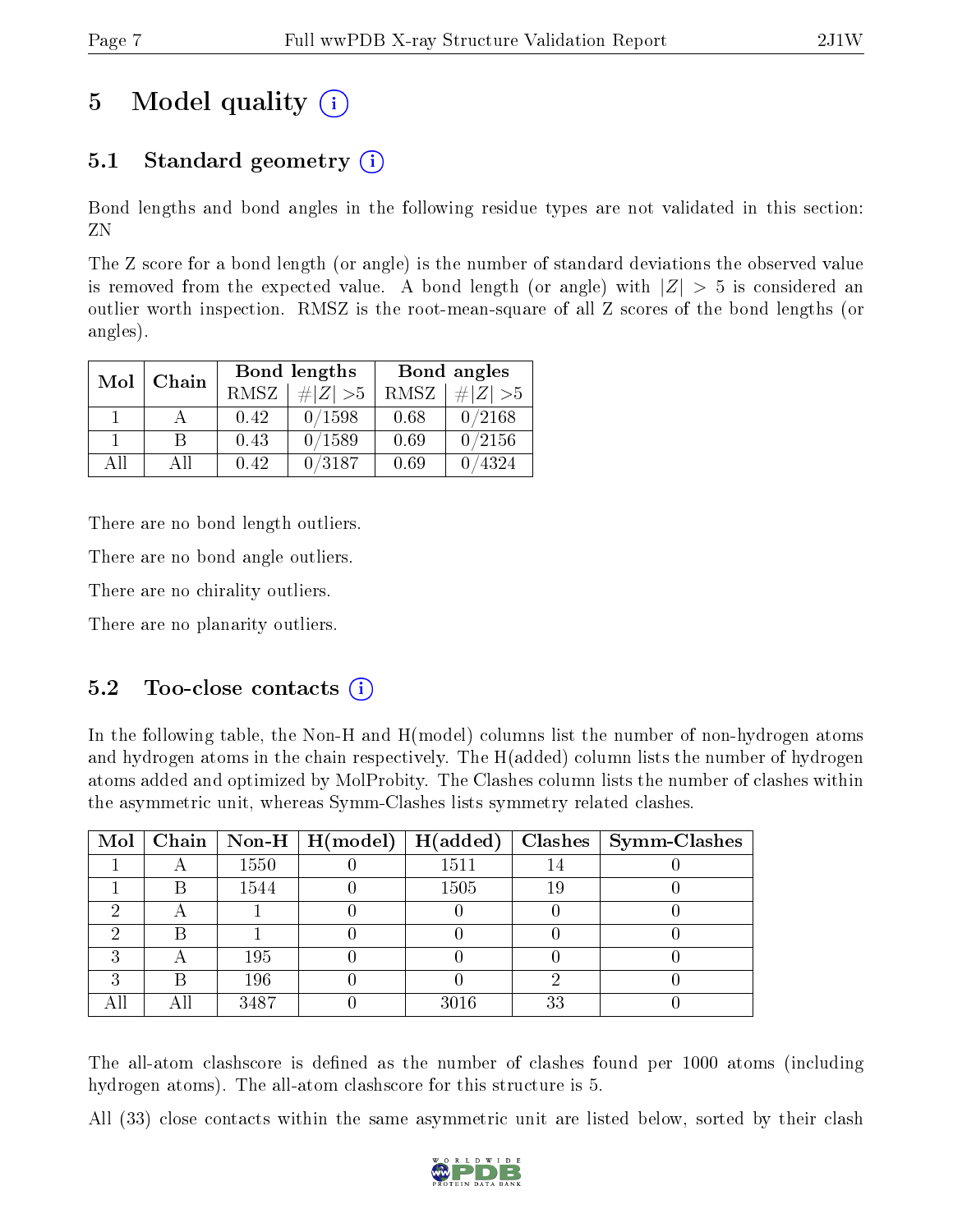magnitude.

| Atom-1                 | Atom-2              | Interatomic       | Clash         |
|------------------------|---------------------|-------------------|---------------|
|                        |                     | distance $(A)$    | overlap $(A)$ |
| 1:B:192:GLN:H          | 1:B:192:GLN:HE21    | 1.12              | 0.97          |
| 1:B:120:LYS:HE2        | 1:B:283:ARG:HH22    | 1.45              | 0.80          |
| 1:A:166:SER:HA         | 1: A:169: MET:HG3   | 1.64              | 0.80          |
| 1:A:248:ARG:HB2        | 1:A:248:ARG:HH11    | 1.59              | 0.66          |
| 1:B:192:GLN:N          | 1:B:192:GLN:HE21    | 1.88              | 0.65          |
| 1:B:256[B]:THR:HG23    | 1:B:264:LEU:HD12    | 1.82              | 0.62          |
| 1: B: 120: LYS: CE     | 1:B:283:ARG:HH22    | $\overline{2.14}$ | 0.61          |
| 1:A:170:THR:HG23       | 3:B:2105:HOH:O      | $\overline{2.03}$ | 0.57          |
| 1:B:101:LYS:O          | 1:B:267:ARG:HD2     | 2.06              | 0.56          |
| 1:A:175:ARG:HD3        | 1:A:191:PRO:O       | $\overline{2.06}$ | 0.55          |
| 1:B:248:ARG:HB2        | 1:B:248:ARG:NH1     | 2.21              | 0.55          |
| 1:B:175:ARG:HD3        | 1:B:191:PRO:O       | 2.08              | 0.53          |
| 1: A:101:LYS:O         | 1:A:267:ARG:HD2     | 2.09              | 0.52          |
| $1:$ A:136: $GLN:HB2$  | 1:A:139:LYS:HG3     | 1.91              | 0.52          |
| 1:B:209:ARG:HH11       | 1:B:209:ARG:HG2     | 1.75              | 0.52          |
| 1:B:166:SER:O          | 1:B:169:MET:HG2     | 2.09              | 0.51          |
| 1:B:120:LYS:HE2        | 1:B:283:ARG:NH2     | $\overline{2.22}$ | 0.50          |
| 1:B:248:ARG:HB2        | 1:B:248:ARG:HH11    | 1.77              | 0.49          |
| 1:A:248:ARG:HB2        | 1: A:248:ARG:NH1    | 2.28              | 0.48          |
| 1:B:256 [B]: THR: HG23 | 1:B:264:LEU:CD1     | $\overline{2.43}$ | 0.48          |
| 1: A:118:THR:HB        | 1: A:283:ARG:HD3    | 1.96              | 0.48          |
| 1:B:136:GLN:HB2        | 1:B:139:LYS:HG3     | $\overline{1.96}$ | 0.47          |
| 1:A:259:ASP:OD2        | 1:A:263:ASN:HB2     | 2.15              | 0.46          |
| 1:B:256[B]:THR:CG2     | 1:B:264:LEU:HD12    | 2.46              | 0.46          |
| 1:A:256[B]:THR:HG23    | 1:A:264:LEU:HD12    | 1.97              | 0.46          |
| 1:A:247:ASN:O          | 1:A:248:ARG:HB2     | 2.18              | 0.43          |
| 1: A:107:TYR:CZ        | 1: A: 152: PRO: HD3 | 2.54              | 0.43          |
| 1: A: 124: CYS: SG     | 1:A:133:LEU:HD11    | 2.59              | 0.42          |
| 1: A:176: CYS:HB2      | 1:A:177:PRO:CD      | 2.49              | 0.42          |
| 1:B:118:THR:HG22       | 1:B:282:ARG:HD3     | 2.02              | 0.41          |
| 1:B:150:THR:HA         | 1:B:151:PRO:HD3     | 1.83              | 0.41          |
| 1:B:178:HIS:HE1        | 3:B:2093:HOH:O      | 2.04              | 0.41          |
| 1:B:247:ASN:O          | 1:B:248:ARG:HB2     | $\overline{2.21}$ | 0.40          |

There are no symmetry-related clashes.

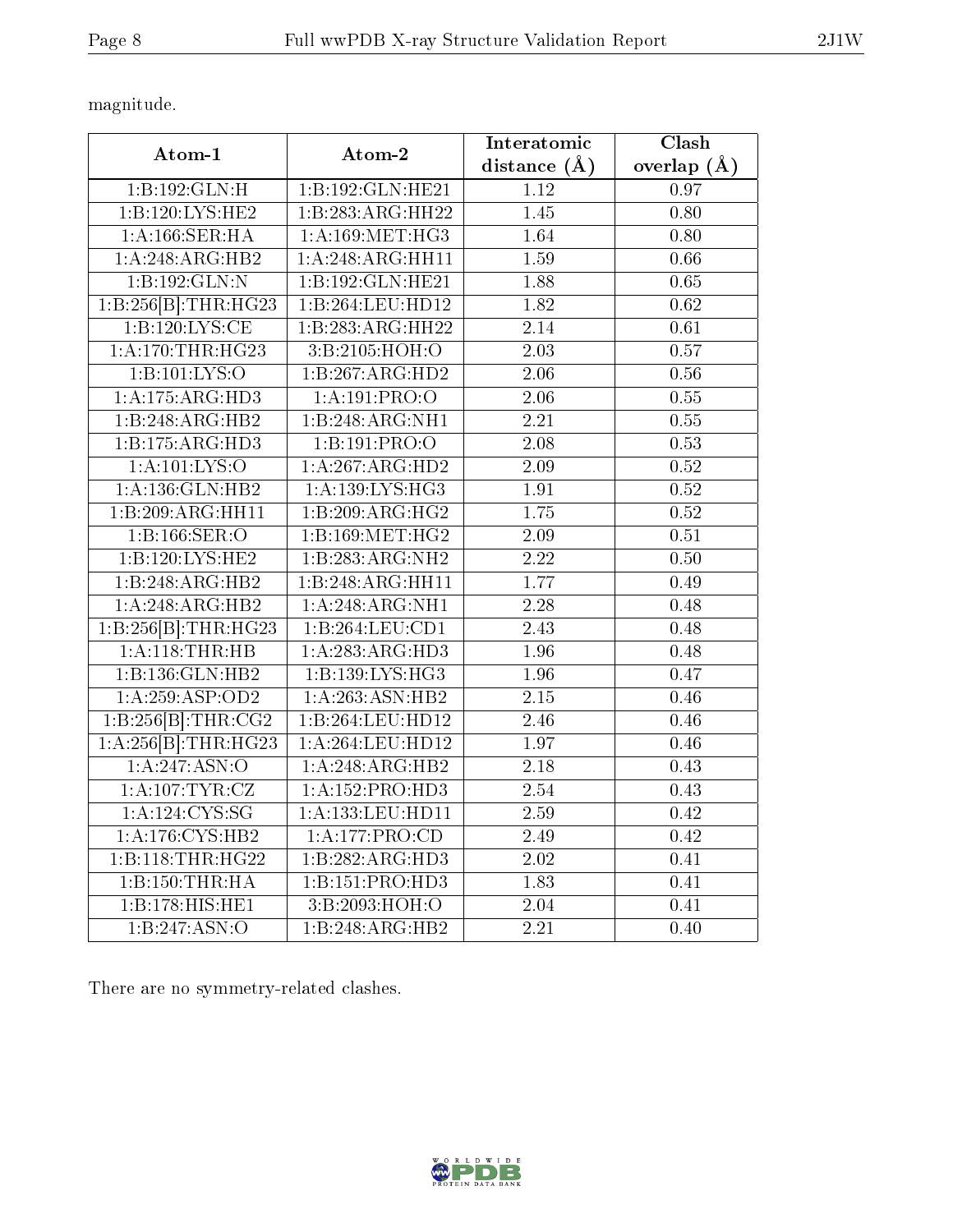### 5.3 Torsion angles (i)

#### 5.3.1 Protein backbone  $(i)$

In the following table, the Percentiles column shows the percent Ramachandran outliers of the chain as a percentile score with respect to all X-ray entries followed by that with respect to entries of similar resolution.

The Analysed column shows the number of residues for which the backbone conformation was analysed, and the total number of residues.

| Mol | Chain | Analysed                       | Favoured     |          | Allowed   Outliers | Percentiles                  |
|-----|-------|--------------------------------|--------------|----------|--------------------|------------------------------|
|     |       | $197/219(90\%)$                | $196(100\%)$ | $1(0\%)$ |                    | $\mid$ 100 $\mid$ 100 $\mid$ |
|     |       | $196/219$ (90\%)   195 (100\%) |              | $1(0\%)$ |                    | 100<br>$\blacksquare$ 100    |
| All | All   | $393/438$ (90\%)   391 (100\%) |              | $2(0\%)$ |                    | 100<br>100                   |

There are no Ramachandran outliers to report.

#### 5.3.2 Protein sidechains  $(i)$

In the following table, the Percentiles column shows the percent sidechain outliers of the chain as a percentile score with respect to all X-ray entries followed by that with respect to entries of similar resolution.

The Analysed column shows the number of residues for which the sidechain conformation was analysed, and the total number of residues.

| Mol | Chain | Analysed         | Rotameric   Outliers |          | Percentiles                         |
|-----|-------|------------------|----------------------|----------|-------------------------------------|
|     |       | $177/194(91\%)$  | $173(98\%)$          | $4(2\%)$ | 137 <sup>1</sup><br>50 <sup>1</sup> |
|     |       | $176/194(91\%)$  | 173 $(98\%)$         | $3(2\%)$ | <sup>51</sup><br>60 I               |
| All | All   | $353/388$ (91\%) | $346(98\%)$          | $7(2\%)$ | 44<br>55                            |

All (7) residues with a non-rotameric sidechain are listed below:

| Mol | Chain | Res | <b>Type</b>             |
|-----|-------|-----|-------------------------|
|     |       | 110 | $\overline{\text{ARG}}$ |
|     |       | 207 | ASP                     |
|     |       | 238 | <b>CYS</b>              |
|     |       | 247 | <b>ASN</b>              |
|     | В     | 110 | ARG                     |
|     |       | 192 | <b>GLN</b>              |
|     |       | 289 | LEU                     |

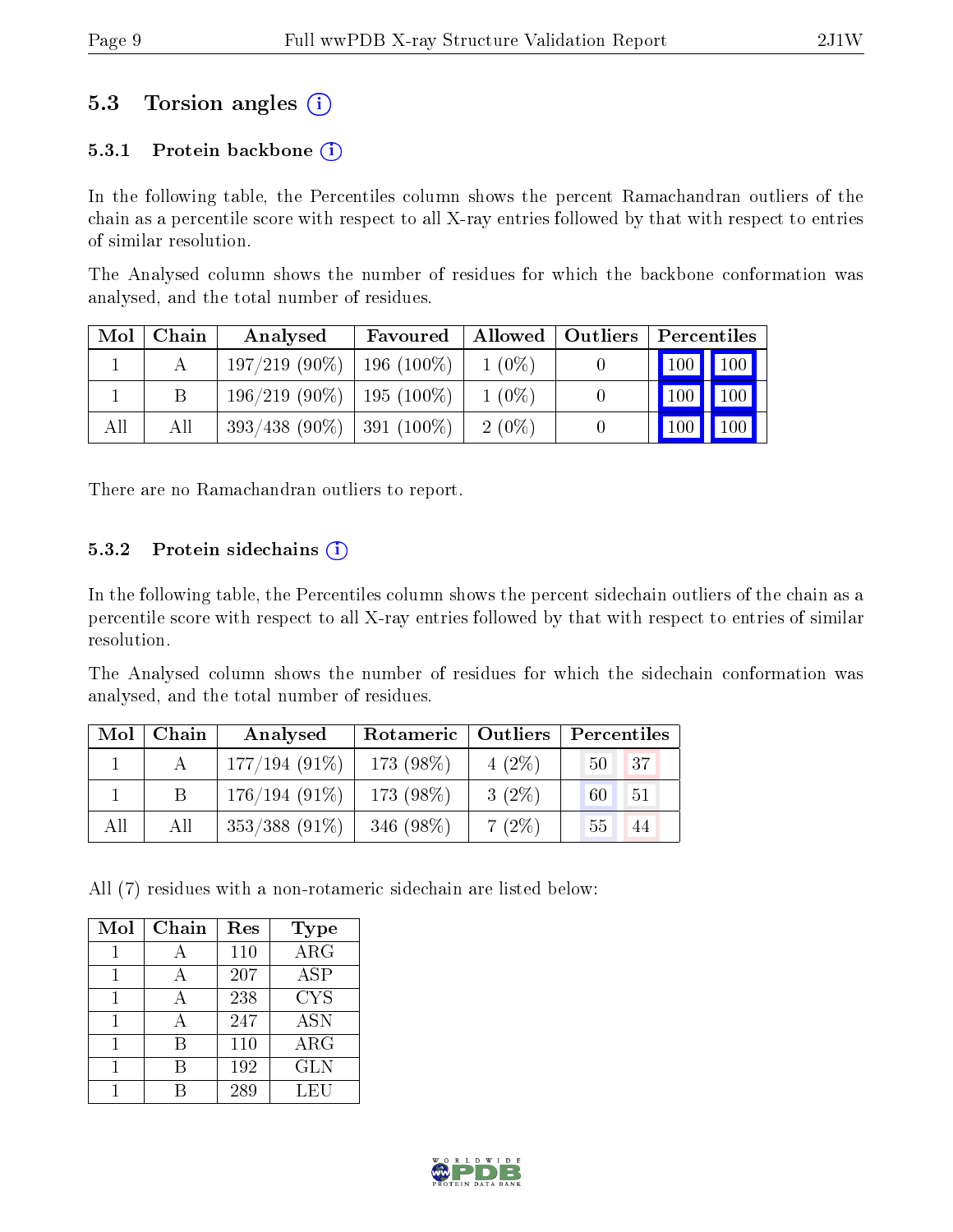Some sidechains can be flipped to improve hydrogen bonding and reduce clashes. All (7) such sidechains are listed below:

| Mol | Chain | Res | Type       |
|-----|-------|-----|------------|
|     |       | 131 | <b>ASN</b> |
|     |       | 210 | <b>ASN</b> |
|     | R     | 131 | <b>ASN</b> |
|     | R     | 192 | <b>GLN</b> |
|     | R     | 210 | <b>ASN</b> |
|     |       | 235 | <b>ASN</b> |
|     |       | 288 | <b>ASN</b> |

#### 5.3.3 RNA (1)

There are no RNA molecules in this entry.

### 5.4 Non-standard residues in protein, DNA, RNA chains (i)

There are no non-standard protein/DNA/RNA residues in this entry.

#### 5.5 Carbohydrates (i)

There are no carbohydrates in this entry.

### 5.6 Ligand geometry (i)

Of 2 ligands modelled in this entry, 2 are monoatomic - leaving 0 for Mogul analysis.

There are no bond length outliers.

There are no bond angle outliers.

There are no chirality outliers.

There are no torsion outliers.

There are no ring outliers.

No monomer is involved in short contacts.

#### 5.7 [O](https://www.wwpdb.org/validation/2017/XrayValidationReportHelp#nonstandard_residues_and_ligands)ther polymers  $(i)$

There are no such residues in this entry.

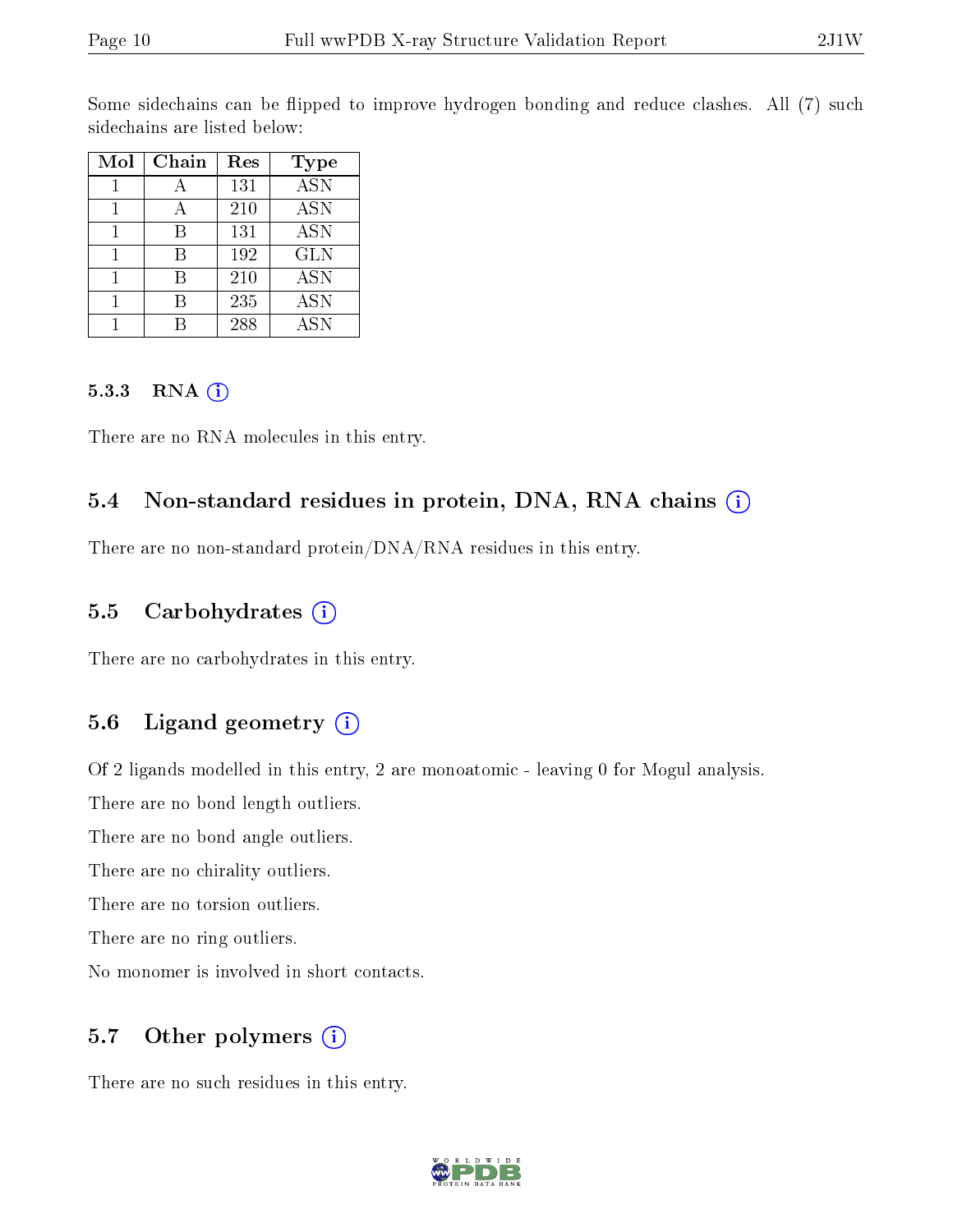## 5.8 Polymer linkage issues (i)

There are no chain breaks in this entry.

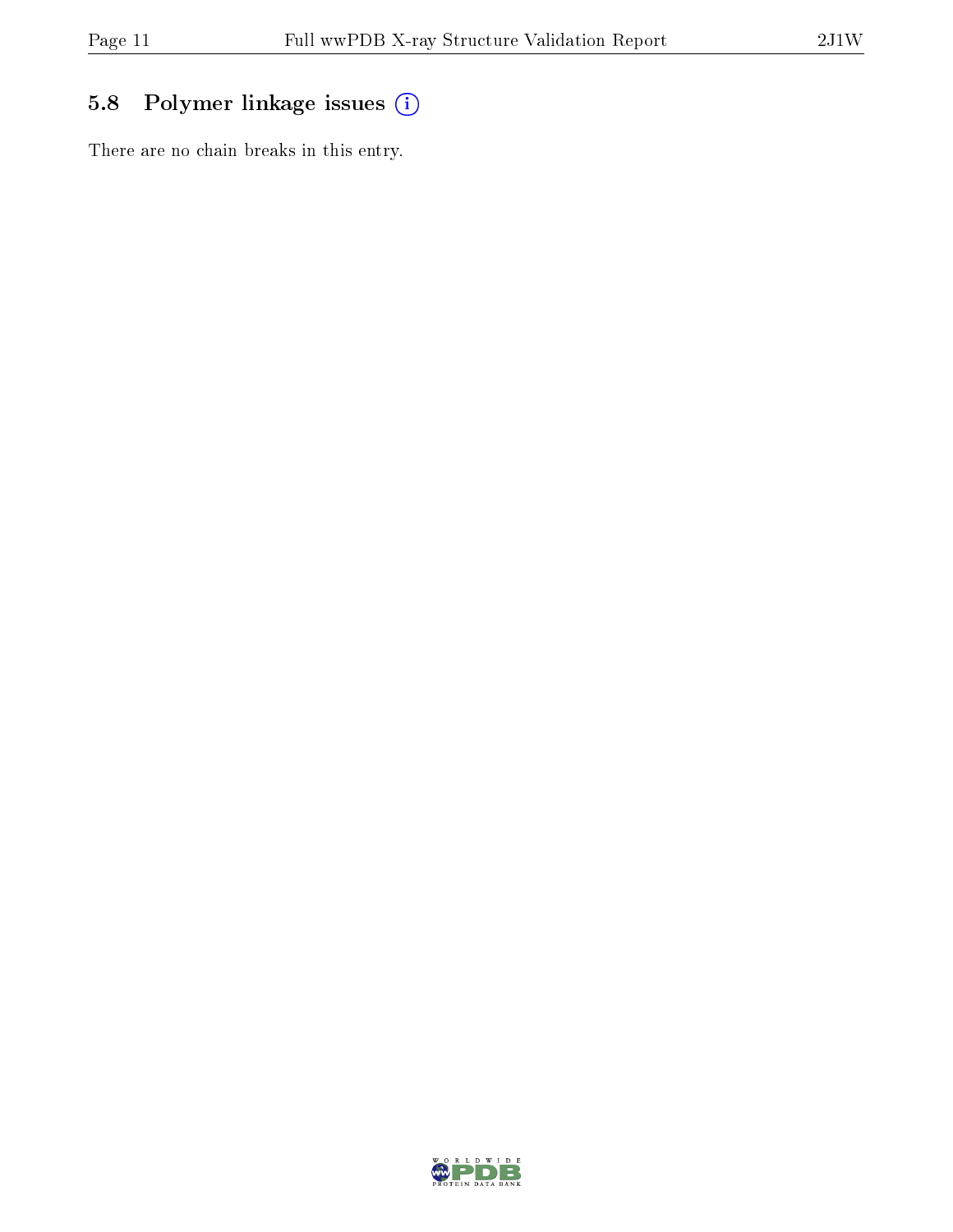## 6 Fit of model and data  $(i)$

## 6.1 Protein, DNA and RNA chains  $(i)$

In the following table, the column labelled  $#RSRZ> 2'$  contains the number (and percentage) of RSRZ outliers, followed by percent RSRZ outliers for the chain as percentile scores relative to all X-ray entries and entries of similar resolution. The OWAB column contains the minimum, median,  $95<sup>th</sup>$  percentile and maximum values of the occupancy-weighted average B-factor per residue. The column labelled ' $Q< 0.9$ ' lists the number of (and percentage) of residues with an average occupancy less than 0.9.

| Mol | Chain | Analysed         | ${ <\hspace{-1.5pt}{\mathrm{RSRZ}} \hspace{-1.5pt}>}$ | # $RSRZ>2$                   | $_+$ OWAB(Å <sup>2</sup> ) $^+$ | $\rm Q\textcolor{black}{<}0.9$ |
|-----|-------|------------------|-------------------------------------------------------|------------------------------|---------------------------------|--------------------------------|
|     |       | $195/219$ (89\%) | 0.15                                                  | 16<br> 20 <br>$12(6\%)$      | 12, 20, 41, 57                  |                                |
|     |       | 195/219(89%)     | 0.17                                                  | 16<br>$12(6\%)$<br> 20       | 11, 20, 40, 68                  |                                |
| All | All   | 390/438(89%)     | 0.16                                                  | 16<br>$24(6\%)$<br><b>20</b> | 11, 20, 41, 68                  |                                |

All (24) RSRZ outliers are listed below:

| Mol            | Chain                   | Res                 | $_{\rm Type}$             | <b>RSRZ</b>      |
|----------------|-------------------------|---------------------|---------------------------|------------------|
| $\mathbf{1}$   | A                       | 120                 | <b>LYS</b>                | 4.3              |
| $\overline{1}$ | B                       | 225                 | <b>VAL</b>                | 4.3              |
| $\overline{1}$ | $\overline{\rm A}$      | 201                 | <b>LEU</b>                | 3.8              |
| $\overline{1}$ | $\boldsymbol{B}$        | 290                 | $\rm{ARG}$                | $3.6\,$          |
| $\overline{1}$ | $\overline{\rm A}$      | 289                 | <b>LEU</b>                | $\overline{3.3}$ |
| $\overline{1}$ | $\overline{\mathrm{B}}$ | 96                  | <b>SER</b>                | 3.2              |
| $\overline{1}$ | $\overline{\mathrm{B}}$ | 224                 | GLU                       | 3.2              |
| $\overline{1}$ | $\overline{\mathbf{B}}$ | 227                 | <b>SER</b>                | $3.0\,$          |
| $\overline{1}$ | $\overline{\mathrm{B}}$ | 209                 | <b>ARG</b>                | 3.0              |
| $\overline{1}$ | $\overline{\rm A}$      | 183                 | $\overline{\rm SER}$      | 2.9              |
| $\overline{1}$ | $\overline{\mathbf{B}}$ | 226                 | <b>GLY</b>                | 2.9              |
| $\overline{1}$ | $\overline{\rm A}$      | 209                 | $\rm{ARG}$                | $2.8\,$          |
| $\overline{1}$ | $\overline{\rm A}$      | 290                 | <b>ARG</b>                | 2.7              |
| $\overline{1}$ | $\overline{\mathrm{B}}$ | 287                 | $\overline{\text{GLU}}$   | $2.\bar{7}$      |
| $\overline{1}$ | $\overline{\rm A}$      | 288                 | $\overline{\mathrm{ASN}}$ | 2.6              |
| $\overline{1}$ | $\overline{\mathrm{B}}$ | 210                 | <b>ASN</b>                | $2.\overline{5}$ |
| $\overline{1}$ | $\overline{\mathrm{B}}$ | 120                 | $\overline{\text{LYS}}$   | $\overline{2.5}$ |
| $\overline{1}$ | A                       | 210                 | <b>ASN</b>                | $2.5\,$          |
| $\overline{1}$ | $\overline{\rm A}$      | 121                 | <b>SER</b>                | 2.4              |
| $\overline{1}$ | $\overline{B}$          | 288                 | <b>ASN</b>                | 2.2              |
| $\overline{1}$ | $\overline{B}$          | $\overline{202}$    | $\rm{ARG}$                | 2.1              |
| $\overline{1}$ | $\overline{A}$          | $\overline{277[A]}$ | $\overline{\text{CYS}}$   | 2.1              |
| $\mathbf{1}$   | $\overline{\rm A}$      | 185                 | <b>SER</b>                | $2.0\,$          |
| $\overline{1}$ | $\overline{\rm A}$      | 287                 | $\overline{{\rm GLU}}$    | 2.0              |